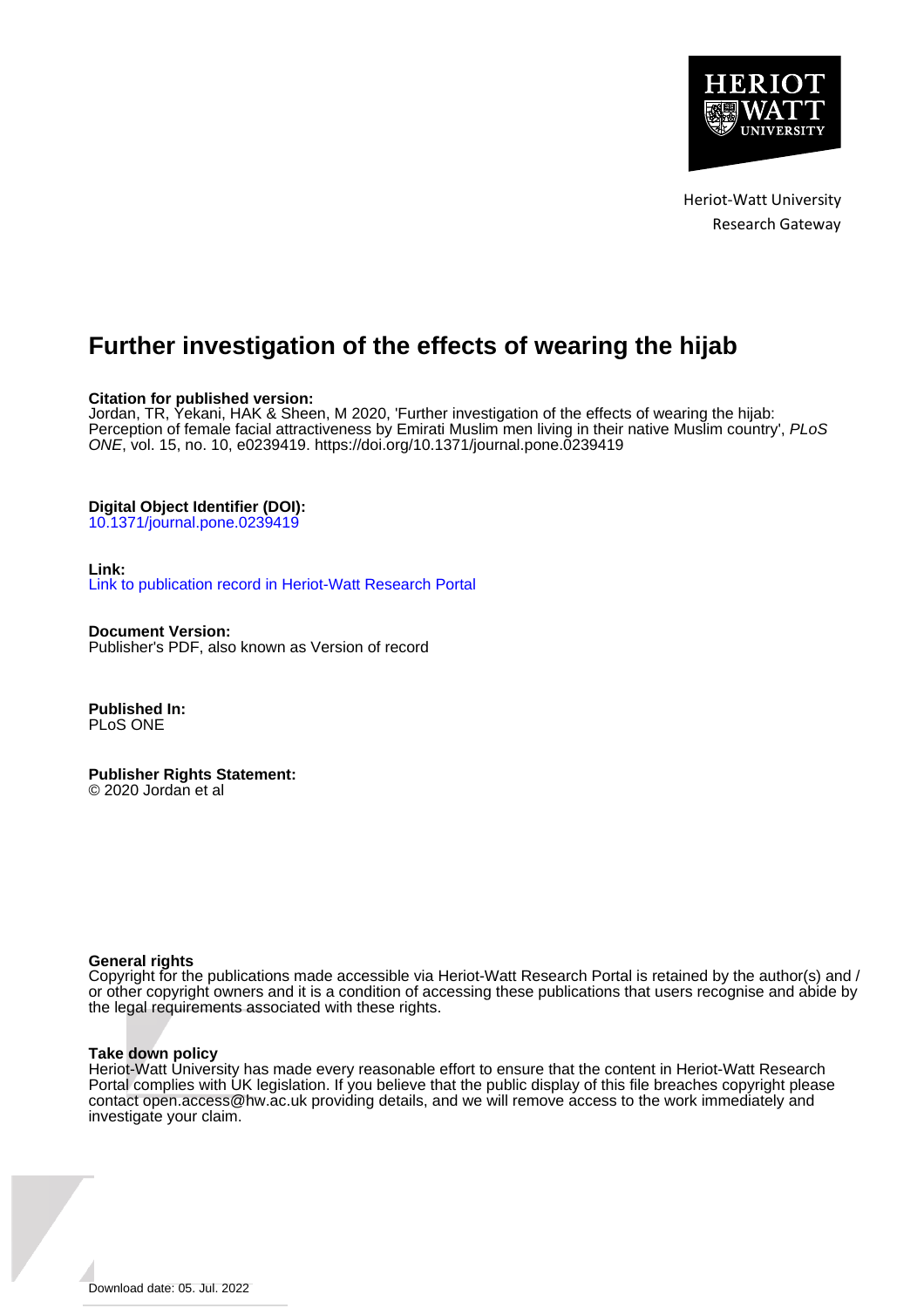

# **G** OPEN ACCESS

**Citation:** Jordan TR, Yekani HAK, Sheen M (2020) Further investigation of the effects of wearing the hijab: Perception of female facial attractiveness by Emirati Muslim men living in their native Muslim country. PLoS ONE 15(10): e0239419. [https://doi.](https://doi.org/10.1371/journal.pone.0239419) [org/10.1371/journal.pone.0239419](https://doi.org/10.1371/journal.pone.0239419)

**Editor:** Ian D. Stephen, Macquarie University, AUSTRALIA

**Received:** July 15, 2019

**Accepted:** August 30, 2020

**Published:** October 21, 2020

**Copyright:** © 2020 Jordan et al. This is an open access article distributed under the terms of the Creative Commons [Attribution](http://creativecommons.org/licenses/by/4.0/) License, which permits unrestricted use, distribution, and reproduction in any medium, provided the original author and source are credited.

**Data Availability Statement:** All relevant data are within the paper and supporting information files

**Funding:** The authors received no specific funding for this work.

**Competing interests:** The authors have declared that no competing interests exist.

RESEARCH ARTICLE

# Further investigation of the effects of wearing the hijab: Perception of female facial attractiveness by Emirati Muslim men living in their native Muslim country

# $\frac{1}{2}$  **Timothy R. Jordan** $\frac{1}{2}$   $^1$   $^*$  , Hajar Aman Key Yekani<sup>2</sup>, Mercedes Sheen<sup>2</sup>

**1** Department of Psychology, Ibn Haldun University, Istanbul, Turkey, **2** Department of Psychology, Heriot-Watt University, Dubai, UAE

\* ProfTimJordan@gmail.com

# Abstract

The hijab is central to the lives of Muslim women across the world but little is known about the actual effects exerted by this garment on perceptions of the wearer. Indeed, while previous research has suggested that wearing the hijab may affect the physical attractiveness of women, the actual effect of wearing the hijab on perceptions of female facial attractiveness by Muslim men in a Muslim country is largely unknown. Accordingly, this study investigated the effects of the hijab on female facial attractiveness perceived by practising Muslim men living in their native Muslim country (the United Arab Emirates). Participants were presented with frontal-head images of women shown in three conditions: in the fully covered condition, heads were completely covered by the hijab except for the face; in the partially covered condition, heads were completely covered by the hijab except for the face and areas around the forehead and each side of the face and head; in the *uncovered* condition, heads had no covering at all. The findings revealed that faces where heads were uncovered or partially covered were rated as equally attractive, and both were rated as substantially more attractive than faces where heads were fully covered. Thus, while wearing the hijab can suppress female facial attractiveness to men, these findings suggest that not all hijab wearing has this effect, and female facial attractiveness for practising Muslim men living in their native Muslim country may not be reduced simply by wearing this garment. Indeed, from the findings we report, slight changes to the positioning of the hijab (the partially covered condition) produce perceptions of facial attractiveness that are no lower than when no hijab is worn, and this may have important implications for wearing the hijab in Muslim societies. Finally, we argue that the pattern of effects we observed is not explained by anti-Islamic feeling or cultural endogamy, and that a major contributory factor is that being fully covered by the hijab occludes external features, especially the hair and lateral parts of the head and face, which, when normally visible, provide a substantial perceptual contribution to human facial attractiveness.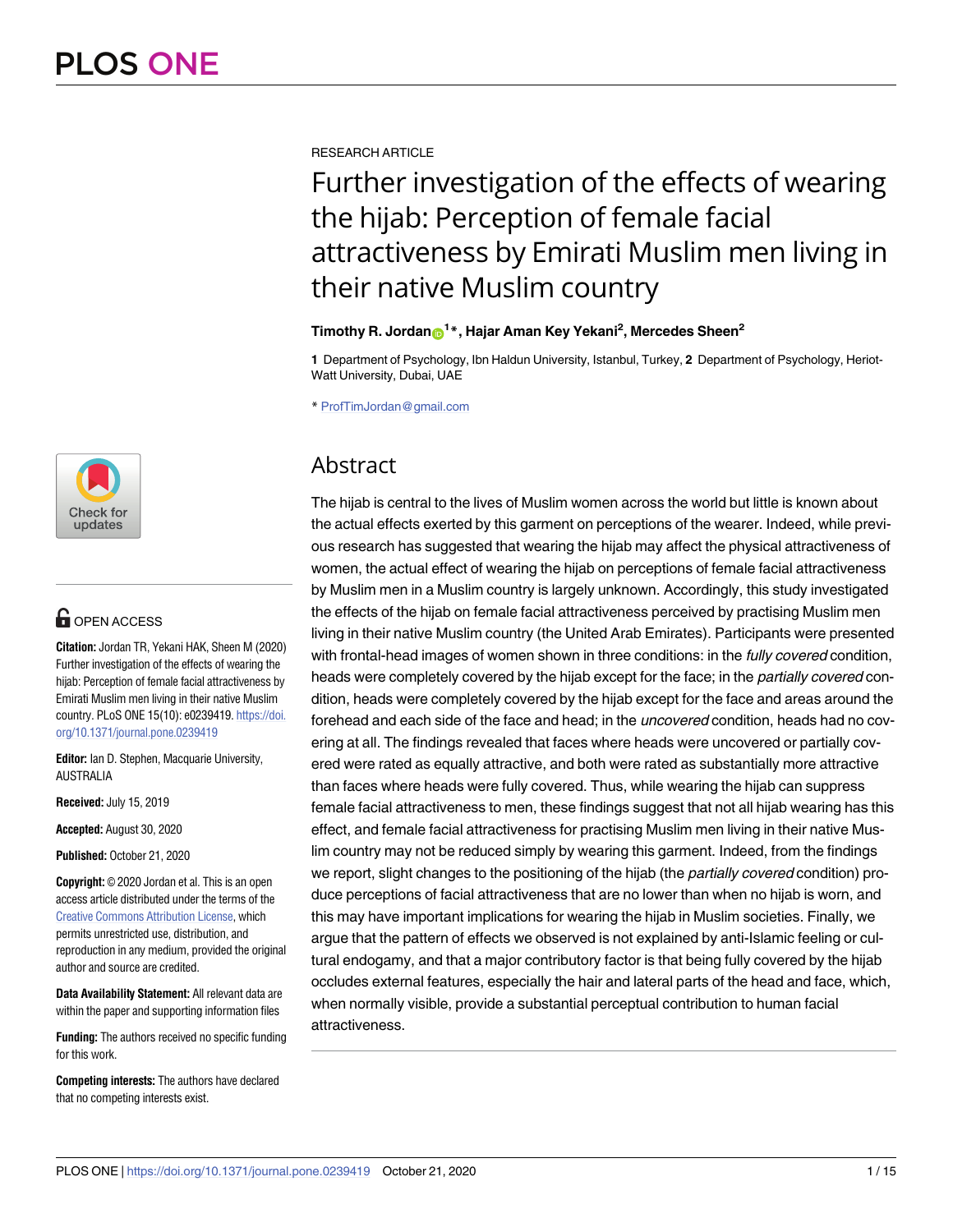# <span id="page-2-0"></span>**Introduction**

The hijab is a traditional head covering worn by Muslim women across the world as a symbol of modesty, piety, and cultural identity. Indeed, for many Muslim women, the hijab acts as a clear expression of their faith and is a major factor in being identified as Muslim. Moreover, although the way in which the hijab is worn can vary (e.g., tightly around the face or more loosely; Fig 1A and 1B), millions of Muslim women, and especially those native to the United Arab Emirates (UAE), choose to wear this head covering when in public (e.g.,  $[1-4]$ ). In fact, many regard the hijab as a means of limiting the attentions of men, and argue that this is reflected in the writings of the *Qur'an* (e.g., verse 24:31; see [[5](#page-13-0)] for interesting discussions).

The personal and social aspects of religious veiling have been studied extensively but the actual function of religious veiling remains a matter of some debate. From an evolutionary perspective, for example, veiling may reduce female attractiveness and act as a mate guarding strategy [[7](#page-13-0); see also [8,](#page-13-0) [9\]](#page-13-0) which helps safeguard a man's access to a female mate while simultaneously preventing advances from rival men. But although the use of religious veiling to reduce female attractiveness may have a clear intentional function, the actual effectiveness of the hijab in influencing how men perceive the attractiveness of the female wearer remains to be fully understood.

A growing body of scholarly work has sought to reveal the influence that the hijab actually produces on perceptions of the wearer. But while some research has been conducted on the effect of the hijab on processes such as recognizing faces  $[10]$  $[10]$  $[10]$  and implicit bias  $[11]$  $[11]$  $[11]$ , few studies [\[3](#page-13-0), [6](#page-13-0), [12](#page-13-0), [13](#page-13-0)] have investigated whether wearing the hijab actually has any effect on perceptions of facial attractiveness. Indeed, and perhaps due to this dearth of research, the effects of the hijab on perceptions of the facial attractiveness of women are still far from clear.

In one of these studies (Pasha-Zaidi [\[3\]](#page-13-0)), two groups of South Asian Muslim women, one group living in the UAE and one in the USA, were shown full face images of White and South Asian women either wearing the hijab or completely uncovered, and participants were asked



Fig 1. Examples of stimuli used in the three display conditions of this study. N.B. The individual shown gave written informed consent to publish these images. (Image originally published by Sheen, Yekani, & Jordan [[6\]](#page-13-0) under CC BY).

<https://doi.org/10.1371/journal.pone.0239419.g001>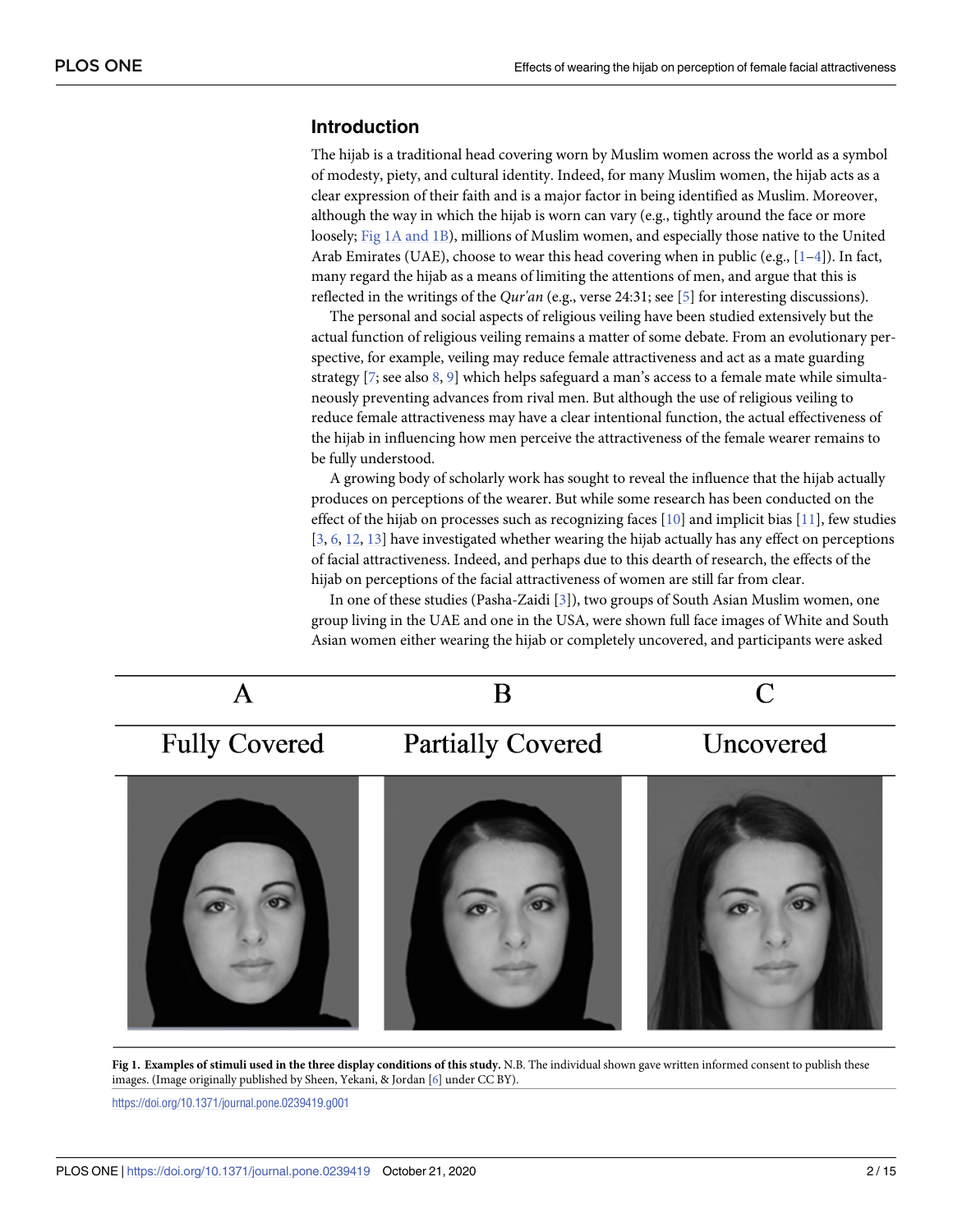<span id="page-3-0"></span>to rate the attractiveness of each image. Overall, the findings indicated that images of faces where the hijab was worn were rated as *more* attractive by both groups of participants, suggesting that wearing the hijab generally increases facial attractiveness to other Muslim women. But this apparent preference is complicated by other aspects of this study. First, while using participants who originated from South Asia (mostly India, Pakistan, and Bangladesh) would not necessarily be problematic in the USA, social distinctions in the UAE between native, national citizens (Emiratis) and non-native residents are substantial, and South Asian women in the UAE tend to hold low-status positions, have low job security, and experience considerable risk if they contravene UAE laws or customs  $[14]$  $[14]$  $[14]$ . In contrast, the majority of Emiratis (males and females) enjoy very high social status in the UAE, and Emirati women habitually wear the hijab in public. Indeed, although the population of the UAE is over 9 million people, Emiratis make up only around 11% of this number [\[15\]](#page-13-0), and Emiratis (male and female) regard wearing the hijab as a symbol of national pride, cultural identity, and a way of distinguishing themselves as being "local" [\[16\]](#page-13-0). Thus, in the UAE particularly, the hijab provides important symbolic status because it signifies not only faithfulness to culture, tradition, and religion, but also access to the benefits and privileges of "belonging" to the UAE [[17](#page-13-0), [18](#page-13-0)]. As a result, the higher facial attractiveness ratings for covered facial images reported by Pasha-Zaidi [\[3\]](#page-13-0) for nonnative participants in the UAE may reflect participants' deference to a higher social status group [\[19\]](#page-13-0) and a desire to respond positively towards this group [[20](#page-13-0)], rather than genuine views on attractiveness. Indeed, some support for this comes from other aspects of the same study reported by Pasha-Zaidi where, in the USA, only hijab-wearing participants rated images of covered faces as more attractive than uncovered, whereas, in the UAE, participants rated images of covered faces as more attractive regardless of their own hijab-wearing status.

But other concerns about the findings of Pasha-Zaidi [\[3\]](#page-13-0) are raised by the use of web-based questionnaires to collect data, and the use of a snowballing technique to recruit participants. Although snowball sampling is sometimes regarded as an effective way of reaching out to "hidden" populations [\[21\]](#page-13-0), it can also result in a biased, unknown, and non-representative sample with little control over who actually completes the surveys and provides the data (see also discussions by [\[22,](#page-13-0) [23](#page-14-0)]). The use of web-based questionnaires generally is also problematic as data gathered in this way can be adversely affected by inattentive or non-serious responses which further undermine the validity of the results (e.g., [[24](#page-14-0), [25](#page-14-0)]). So although Pasha-Zaidi's results are interesting, it is difficult to be certain that the attractiveness ratings collected were made by appropriate participants or accurately reflected the perceived facial attractiveness of women wearing the hijab. Finally, the facial images used by Pasha-Zaidi were not matched when wearing and not wearing the hijab as each face was photographed separately in these two stimulus conditions. In these situations where different photographs are used, perceptible differences in facial expression occur easily and this confound is apparent in the example images provided by the Pasha-Zaidi article. Without matching precisely the facial images used across different stimulus conditions, the effect of wearing the hijab on facial attractiveness cannot be established with acceptable levels of accuracy.

These complications with the study by Pasha-Zaidi [[3](#page-13-0)] were addressed recently by our group (Sheen, Yekani, & Jordan [\[6](#page-13-0)]). First, we investigated the effect of the hijab on perception of facial attractiveness by participants who were practicing Muslim women living in their native Muslim country (the UAE) where Islam and wearing the hijab are normal, accepted, and widespread aspects of everyday life, and where non-native or anti-Islamic feelings should not influence participants' judgments. Second, all participants were native Emiratis whose personal details and background had been screened carefully for inclusion to ensure that their ratings would provide a genuine assessment of how the hijab affects perceptions by native Emiratis in the UAE. In addition, all participants took part under closely controlled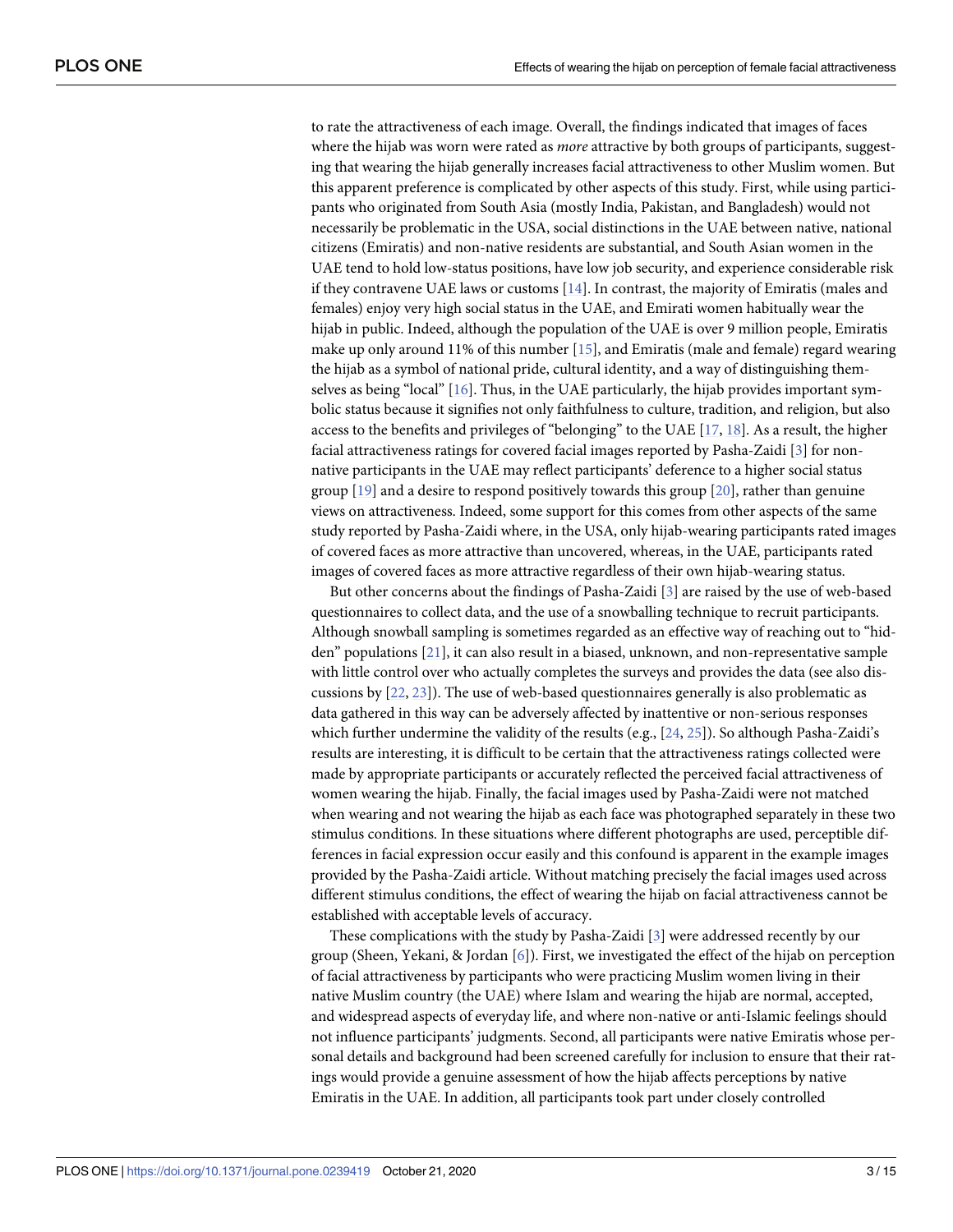<span id="page-4-0"></span>experimental conditions. Finally, care was taken to match facial images precisely across covered and uncovered conditions to provide an accurate measure of facial attractiveness in each condition that was not contaminated by differences in facial expression. Examples of the images used in this study are shown in  $Fig 1$  $Fig 1$ . The findings showed that faces in images where heads were fully covered by the hijab were rated as significantly less attractive than faces in images where heads were uncovered. Similar detrimental effects were observed even when heads were only partially covered by the hijab (see [Fig](#page-2-0) 1). These findings suggest that, even for practising Muslim women living in their native Muslim country and for whom wearing the hijab and seeing others wearing the hijab are normal aspects of everyday life, perception of facial attractiveness is lowered when this garment is worn. Thus, while wearing the hijab may be influenced by male attitudes towards suppressing female attractiveness to men ( $[7-9; \text{see}]$ also [26](#page-14-0)]), the findings from this study suggest that female Muslims too experience the negative influence of wearing the hijab on perception of female facial attractiveness.

However, these studies by Pasha-Zaidi [\[3\]](#page-13-0) and Sheen et al. [\[6\]](#page-13-0) were not concerned with the effect of the hijab on facial attractiveness perceived by men, and the remaining two previous studies to have investigated the influence of wearing the hijab on facial attractiveness [\[12,](#page-13-0) [13](#page-13-0)] examined this issue. In both studies, Muslim and non-Muslim British males living in the UK were required to rate the facial attractiveness of images in which women's heads were displayed either completely uncovered or covered by the hijab so that only the face was visible. Overall, faces where the hijab was worn were rated by Muslims and non-Muslims as less attractive than when women were uncovered, although this effect was greatest for non-Muslims. Moreover, whereas Muslims and non-Muslims showed no significant difference in attractiveness ratings for faces when the hijab was worn, non-Muslims gave higher attractiveness ratings than Muslims for faces when women were uncovered. Unfortunately, as in the study by Pasha-Zaidi [[3\]](#page-13-0), these findings by Mahmud and Swami [\[12\]](#page-13-0) and Swami [[13](#page-13-0)] are complicated by the use of facial images that were not matched when wearing and not wearing the hijab, and perceptible differences are evident in the examples given by Mahmud and Swami [\[12\]](#page-13-0). Nevertheless, the authors of both studies make the reasonable suggestion that the patterns of facial attractiveness observed were affected greatly by the country in which the research was conducted (the UK) where negative perceptions of Islamic symbols, such as the hijab, place Muslims as outsiders and encourage feelings of prejudice and acts of discrimination (e.g., [\[27\]](#page-14-0); see also [\[28\]](#page-14-0)). Indeed, it is also suggested that these influences may even have affected perceptions by Muslim men in the UK who unconsciously internalized anti-Islamic messages that have been prevalent in Western media since the 9/11 and 7/7 attacks in New York and London, respectively, and this also affected the attractiveness ratings that were obtained.

But because the hijab is likely to act as a marker for anti-Islamic stigmatization in the UK (and in other countries where Islam is not the dominant culture and religion; for reviews, see [\[11,](#page-13-0) [29\]](#page-14-0)), it remains to be determined how wearing the hijab actually affects male perceptions of female facial attractiveness in an environment where this stigmatization is unlikely to be an influence. Of particular importance is that, in contrast to perceptions made by Muslim men in a non-Muslim country [\[12,](#page-13-0) [13\]](#page-13-0), a direct measure of the influence of the hijab on perception of female facial attractiveness by Muslim men in the absence of anti-Islamic influences is most likely to be provided by Muslim men living in their native Muslim country, where participants' judgments should not be influenced by anti-Islamic feelings.

Accordingly, the aim of the present research was to increase our understanding of the effect of wearing the hijab on Muslim men's perceptions of female facial attractiveness by using the improved methodology and procedures developed by our group [\[6](#page-13-0)] to extend previous research in several important ways. First, in contrast to the research conducted with Muslim men in a non-Muslim country (the UK;  $[12, 13]$  $[12, 13]$  $[12, 13]$ ), we investigated the effect of the hijab on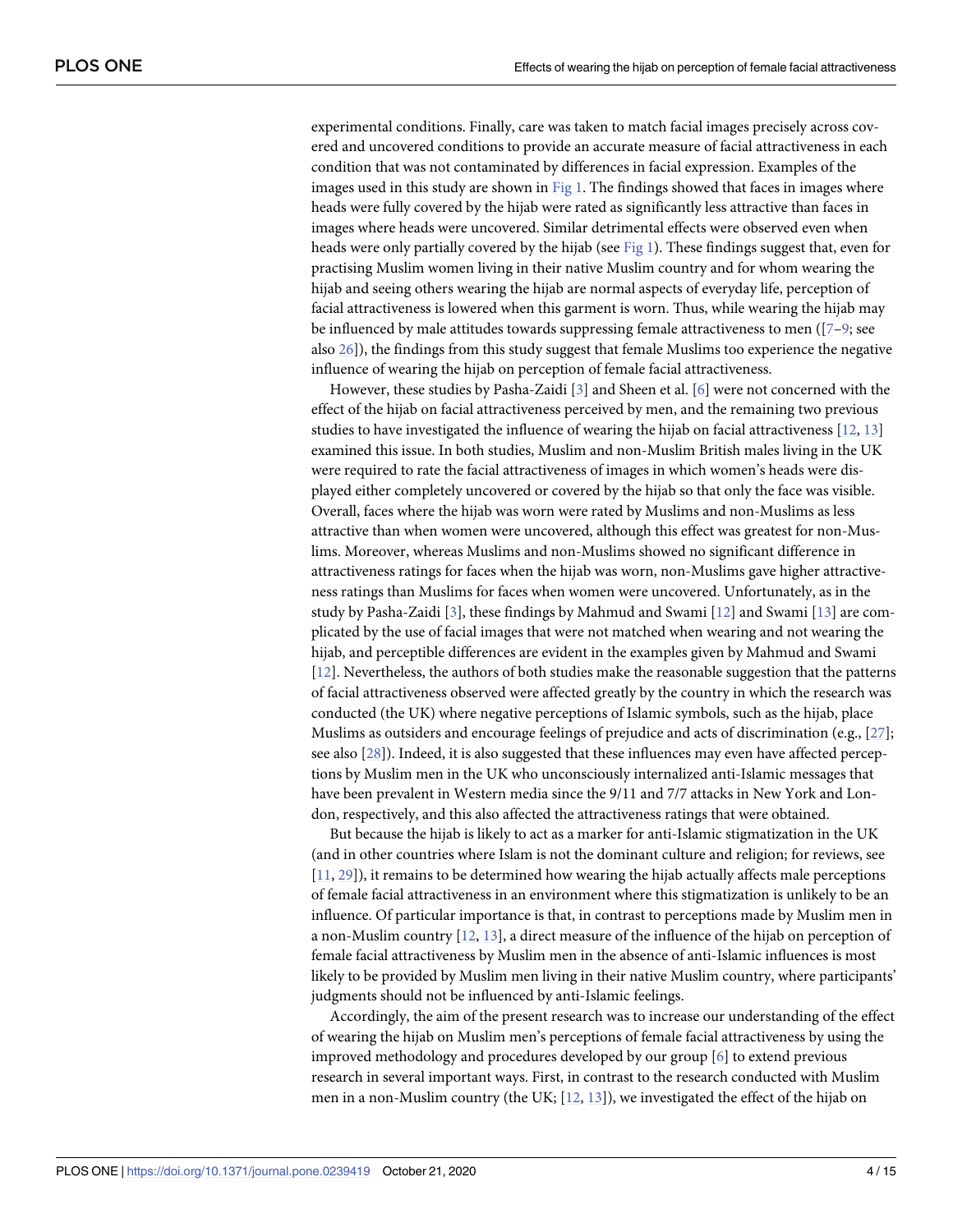perception of female facial attractiveness by practicing Muslim men in their native Muslim country (the UAE), where Islam and wearing the hijab are normal, accepted, and widespread aspects of everyday life. Second, in contrast to the study by Pasha-Zaidi [[3\]](#page-13-0), the personal details and backgrounds of all participants were screened carefully to ensure that all participants lived in and were native to the UAE so that their responses would provide an authentic assessment of how the hijab affects perceptions of facial attractiveness by native Muslim men. In addition, participants took part in the experiment under closely-controlled procedural conditions. Third, facial images were matched precisely across stimuli where the hijab was worn and not worn, in order to provide an accurate assessment of the effect of the hijab on facial attractiveness that was not confounded by differences in facial expression (cf. [\[3,](#page-13-0) [12,](#page-13-0) [13\]](#page-13-0)). To this end, the stimuli used in our previous study [[6\]](#page-13-0) were also used in the current experiment and this also allowed a direct comparison to be made across the findings of both these studies. As the new research was also conducted in the UAE, we also took the opportunity to investigate the effects of two versions of the hijab that are common in this region. In most previous research, the hijab used was worn to cover all (or nearly all) of the entire head of each female image except for the face (e.g., [[3,](#page-13-0) [12,](#page-13-0) [13](#page-13-0)]). But in the UAE, the hijab is worn in two ways, either to fully cover the head except for the face (*fully covered*, [Fig](#page-2-0) 1A), or slightly away from the face (*partially covered*, [Fig](#page-2-0) 1B), where each head is fully covered except for the face and areas around the forehead and each side of the face and head. Including both versions in our experiment enabled a more comprehensive assessment of the effects of the hijab on female facial attractiveness to Muslim men.

Under these conditions, the effects of the hijab were more likely to reflect accurately male perceptions of female facial attractiveness without being distorted by influences of Islamophobia. Indeed, because we were studying the perceptions of Muslim men in their native Muslim country (the UAE), if preference for one's own cultural group (cultural endogamy) exerted a major positive influence on perception of facial attractiveness in hijab-wearing women, influences of piety and devoutness to Islam within the UAE may lead participants to rate the facial attractiveness of hijab-wearing women more highly. However, if perception of female facial attractiveness by native Muslim men is not dominated by endogamy, and the status of our participants within their native country enabled them to feel assured in making assessments of female facial attractiveness based on perceptual, rather than cultural, factors, the findings of this experiment should provide a clear indication of the effect of the hijab on perceived facial attractiveness. In particular, if the hijab really is an effective limiter of female facial attractiveness perceived by native Muslim men, participants should perceive faces as substantially less attractive in images where the hijab is worn compared to when no hijab is present. From our previous findings with female participants [[6](#page-13-0)], both types of hijab display (fully covered, partially covered) may produce this effect. In contrast, if the hijab is not an effective limiter of female facial attractiveness perceived by native Muslim men, wearing the hijab in either form should have no effect on participants' perceptions of facial attractiveness compared to when no hijab is present. Indeed, in this situation, all types of display (fully covered, partially covered, and uncovered; see [Fig](#page-2-0) 1) should produce similar levels of facial attractiveness. However, if differences in the way in which the hijab is worn (fully covered, partially covered) exert their own effects on facial attractiveness, this difference should be apparent when comparing perceptions between these two conditions.

#### **Method**

#### **Participants**

Following the considerable administrative processes required for recruiting male participants to view images of females in the UAE, sixty males, aged  $18-25$  years ( $M = 19.7$ ,  $SD = 1.5$ ), were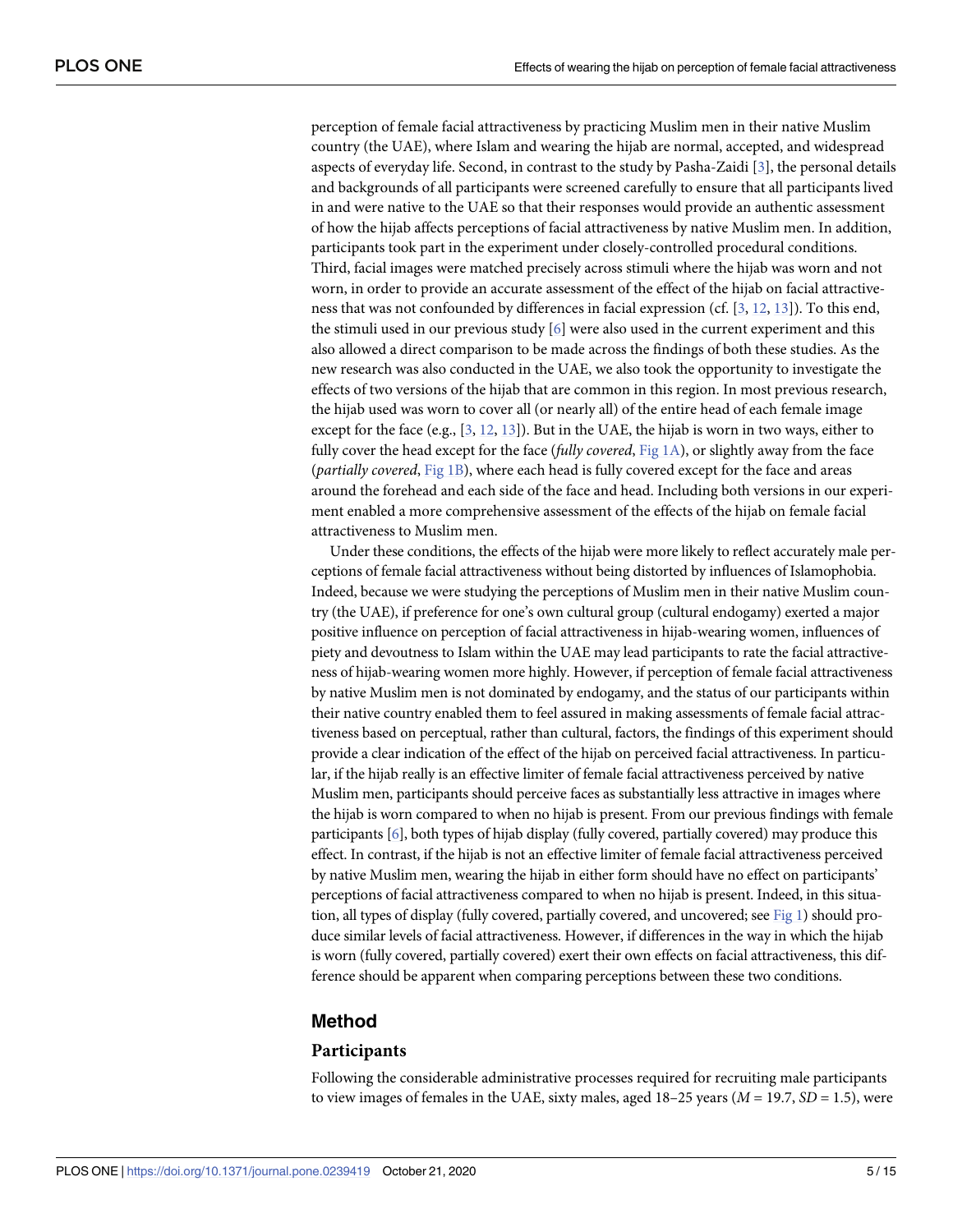<span id="page-6-0"></span>selected to participate in the experiment. All participants were unpaid volunteers and were recruited via flyers posted in and around Zayed University in the UAE which provided a suitable site for the research. This was also the same population from which female participants had been recruited in the study by Sheen et al. [[6\]](#page-13-0). The experiment was conducted from September to December, 2018, and all participants were practicing Muslims and reported being highly religious and native to and living in the U.A.E. These details were verified using official documentation and interviews to ensure that all participants satisfied the requirements of this study. All interactions with participants were conducted in Arabic and English. In addition, the religiosity of each participant was assessed after each experimental session using the Duke University Religion Index (DUREL; [\[30\]](#page-14-0) which measured intrinsic religiosity, personal religious commitment, and religious motivation. Previous studies (e.g., [[31](#page-14-0)–[33](#page-14-0)]) have shown that the DUREL has a high test-retest reliability (intra-class correlation coefficient of 0.91), a high internal consistency (Cronbach's  $\alpha$  0.78–0.91), and convergent validity with other established measures of religiosity (*r*'s = 0.71–0.86). Participants' responses were based on a 1 (*strongly disagree*) to 5 (*strongly agree*) response range. Religiosity scores were high  $(M = 4.87; SD = 0.35$ , range = 3.67–5, mode = 5), indicating that participants rated themselves as highly religious.

All participants showed normal or corrected-to-normal visual ability, as determined by Bailey-Lovie [\[34](#page-14-0)] assessments (see [\[35](#page-14-0)]). A priori estimates of the required sample size were obtained using G<sup>\*</sup>Power [\[36\]](#page-14-0) for a statistical power of 0.95 at an α level of 0.05 and an effect size of .23. The power analysis indicated that a sufficient sample would be 51 participants, indicating that our sample of 60 was appropriately powered. All remaining aspects of the methodology and procedures of this experiment were designed to be the same as those used by Sheen et al. [\[6](#page-13-0)].

**Ethics statement.** This research was conducted in accordance with the recommendations of the Research Ethics Committee at Zayed University, with written informed consent from all participants, in accordance with the Declaration of Helsinki. The protocol was approved by the Research Ethics Committee at Zayed University.

#### **Stimuli**

The stimuli used were identical to those used by Sheen et al. [[6](#page-13-0)]. Stimuli were created using photographs of 20 Muslim women of Middle Eastern appearance to produce frontal views of the head of each woman against a constant neutral background. Each woman was aged between 21 and 40 years, reported wearing the hijab regularly in everyday life, and was photographed uncovered and wearing her own hijab in each of the two styles used in the experiment [\(Fig](#page-2-0) 1). These two styles are common in the UAE and were used to reflect the typical variety that exists in how the hijab is worn. Each woman was then presented in each of the three display conditions used in the experiment [\(Fig](#page-2-0) 1). In the *fully covered* condition (A), each head was covered completely with the exception of the face. In the *partially covered* condition (B), each head was also covered completely with the exception of the face but now an area was also visible around the forehead and on each side of the face and head. In the *uncovered* condition (C), no hijab was worn so that each head was completely uncovered. For each woman, it was important to use exactly the same facial image in each of the 3 display conditions. Therefore, for each woman, the uncovered image was used as the basis for the partially covered and fully covered images so that the hijab in each case could be superimposed digitally on the same facial image. In this way, we were able to produce 3 display conditions for each face where each face was presented unchanged apart from the hijab manipulations. All stimuli were shown at their natural full-size and in full colour, at a viewing distance of 60 cm. When asked at the end of the experiment, all participants reported that all images looked natural and that they were unaware that facial images were occasionally identical.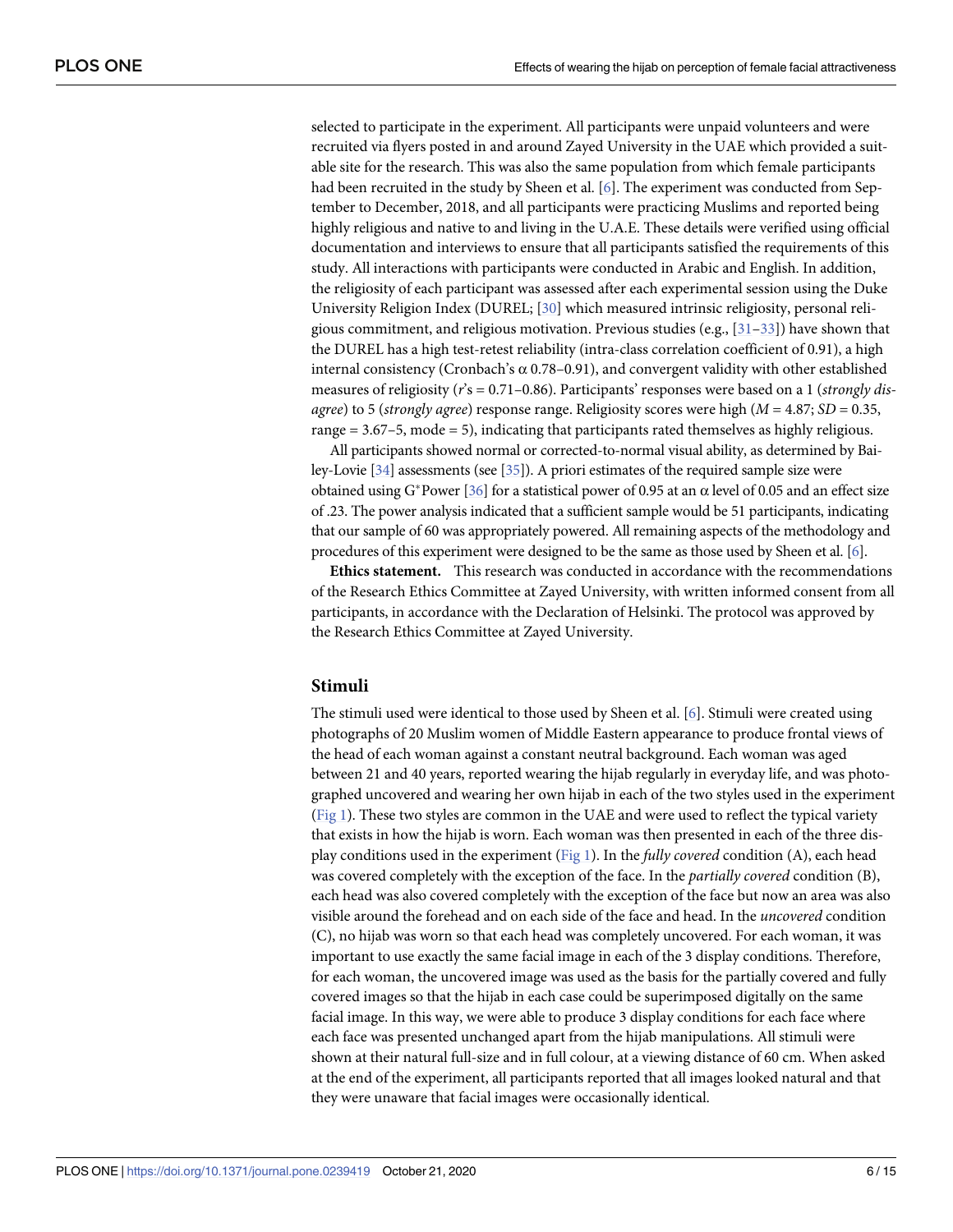# **Apparatus and design**

All 60 stimuli were shown individually on a high-definition visual display linked to an Apple Macintosh computer. Stimuli were shown in a different random order for each participant, and presentations and responses were made via an SR response box interfaced with the computer which provided millisecond response-timing accuracy, controlled by Experiment Builder software (SR Research Ltd., Kanata, Ontario, Canada). Participants responded on each trial by pressing one of 7 keys interfaced with the computer, corresponding to a 7-point scale indicating how attractive they regarded each face (1 = *very unattractive* to 7 = *very attractive*). The rating of each response was the dependent variable of the experiment but, for completeness. response times were also recorded.

#### **Procedure**

Participants took part individually in a sound-attenuated room and sat in front of the visual display. At the start of the session, each participant was informed that images of female faces would be displayed one at a time, together with a 7-point scale which they should use to rate carefully how attractive they regarded each face. Each image remained on the screen until a response was made, after which the next image appeared. Each session began with six practice stimuli to familiarize participants with the procedure before the experimental stimuli were shown.

## **Results**

Mean attractiveness ratings for each display condition are shown in Fig 2. A repeated measures ANOVA conducted on attractiveness ratings with the factor display condition (fully covered, partially covered, uncovered) using a Greenhouse-Geisser correction showed a significant main effect,  $F(1.60, 94.61) = 109.66$ ,  $p < .0001$ ,  $\eta^2 = .65$ . Post-hoc comparisons using Bonferroni-corrected *t*-tests revealed that faces where heads were uncovered (*M* = 3.77, *SD* = .63) or partially covered  $(M = 3.71, SD = .59)$  were rated as equally attractive (differing by just 0.06,



**Fig 2. Mean facial attractiveness ratings (with standard error bars) for fully covered, partially covered, and uncovered images.** The y-axis scale has been adjusted for clarity (ratings in the experiment were on a scale of 1–7).

<https://doi.org/10.1371/journal.pone.0239419.g002>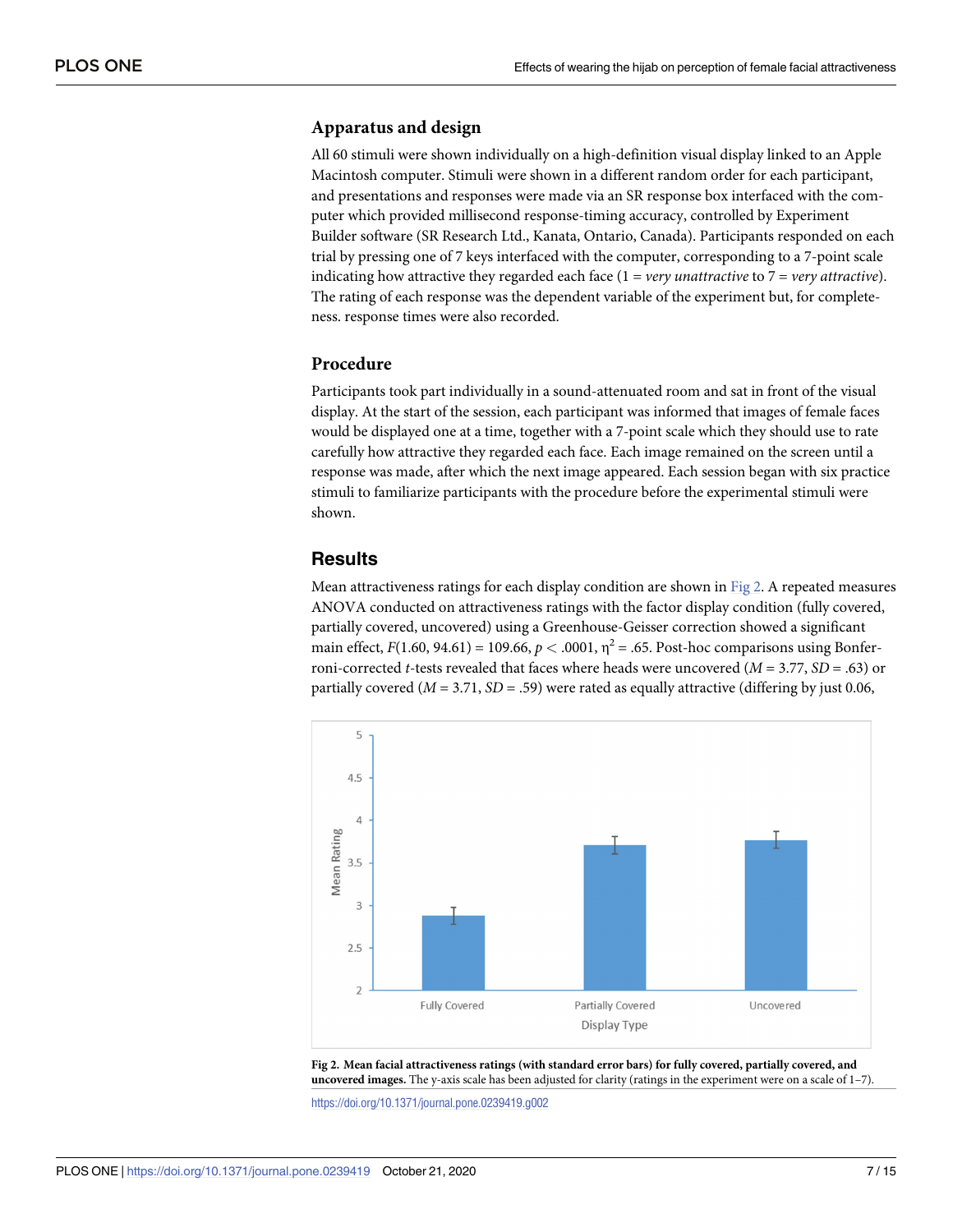less than 1% of the available rating scale; *p>*.70) but both were rated as significantly more attractive than faces where heads were fully covered (*M* = 2.88, *SD* = .73; *p*s *<* .001). As a precaution, times taken to respond were also analyzed and showed similar response times for each of the 3 display conditions (Table 1),  $F(2, 118) = 1.90$ ,  $p > .15$ ,  $\eta^2 = .03$ . This suggests that participants were similarly engaged in making responses to all 3 types of display.

In line with the aim of our experiment, each participant showed a high level of religious belief and all participants rated their religiosity very highly (see *Participants* section). So it seemed unlikely that there would be enough variation to show a meaningful relationship between different levels of self-reported religiosity and attractiveness ratings. Nevertheless, we investigated the relationship between religiosity and attractiveness ratings in each of the three display conditions used in our study. A Shapiro-Wilk test of distribution normality for these religiosity ratings was significant,  $S-W = .41$ ,  $df = 60$ ,  $p < .0001$ , reflecting a skew towards high religiosity scores. Consequently, a Spearman correlation coefficient was used to evaluate the association between DUREL test scores and attractiveness ratings individually for each of the three conditions. No significant correlation was found in any condition (for all display conditions,  $r < .09$ ,  $p > .50$ ).

It was apparent that the pattern of performance observed for covered and partially covered images in the current study with male participants differed from that observed previously with female participants by Sheen et al. [\[6\]](#page-13-0), and this was supported by a subsidiary analysis which compared the data across these two studies. A mixed design ANOVA, with factors participant gender (male, female) and display condition (fully covered, partially covered, uncovered), showed no main effect of participant gender,  $F(1,118) = .02$ ,  $p = 0.90$ ,  $\eta_p^2 = .00$ , but (using a Greenhouse-Geisser correction) showed a main effect of display condition, *F*(1.64, 193.82) = 88.03,  $p < 0.001$ ,  $\eta_p^2 = .43$ , and, crucially, an interaction between participant gender and display condition,  $F(1.64, 193.82) = 31.89, p < 0.001, \eta_p^2 = .21$ .

Pairwise comparisons (Bonferroni-corrected *t*-tests) showed that uncovered images were rated equally across genders (for males,  $M = 3.77$ ,  $SD = 0.63$ ; for females,  $M = 3.75$ ,  $SD = 1.00$ , *p>*.90, *d* = .02) and confirmed the different pattern across display conditions already reported in each study (the present study and the study by Sheen et al. [\[6\]](#page-13-0)). Specifically, for male participants (the present study), faces where heads were uncovered and partially covered were rated as equally attractive (*M* = 3.77, *SD* = 0.63 vs *M* = 3.71, *SD* = 0.59, *p>*.40, *d* = .10) and both as more attractive than faces where heads were fully covered (*M* = 2.88, *SD* = 0.73, *p*s *<* .001, *d*s*>*1.2). For female participants (Sheen et al.), faces where heads were fully covered and partially covered were rated as equally attractive  $(M = 3.28, SD = 1.01$  vs  $M = 3.28, SD = 1.01$ ,  $p$ *>*.90,  $d$  = 0) and both as less attractive than faces where heads were uncovered ( $M$  = 3.75, *SD* = 1.00, *p*s *<* .001, *d*s = .47).

#### **Discussion**

The purpose of this research was to investigate the effects of wearing the hijab on Muslim men's perceptions of female facial attractiveness. This was achieved using images of women's heads shown in three display conditions: fully covered (wearing the hijab so that each head was covered completely except for the face); partially covered (wearing the hijab so that each

**Table 1. Mean reaction time (in milliseconds) for fully covered, partially covered, and uncovered images.**

|      | <b>Fully Covered</b> | <b>Partially Covered</b> | Uncovered |
|------|----------------------|--------------------------|-----------|
| Mean | 3039                 | 3235                     | 3263      |
| -SD  | 1436                 | 1468                     | 1394      |

<https://doi.org/10.1371/journal.pone.0239419.t001>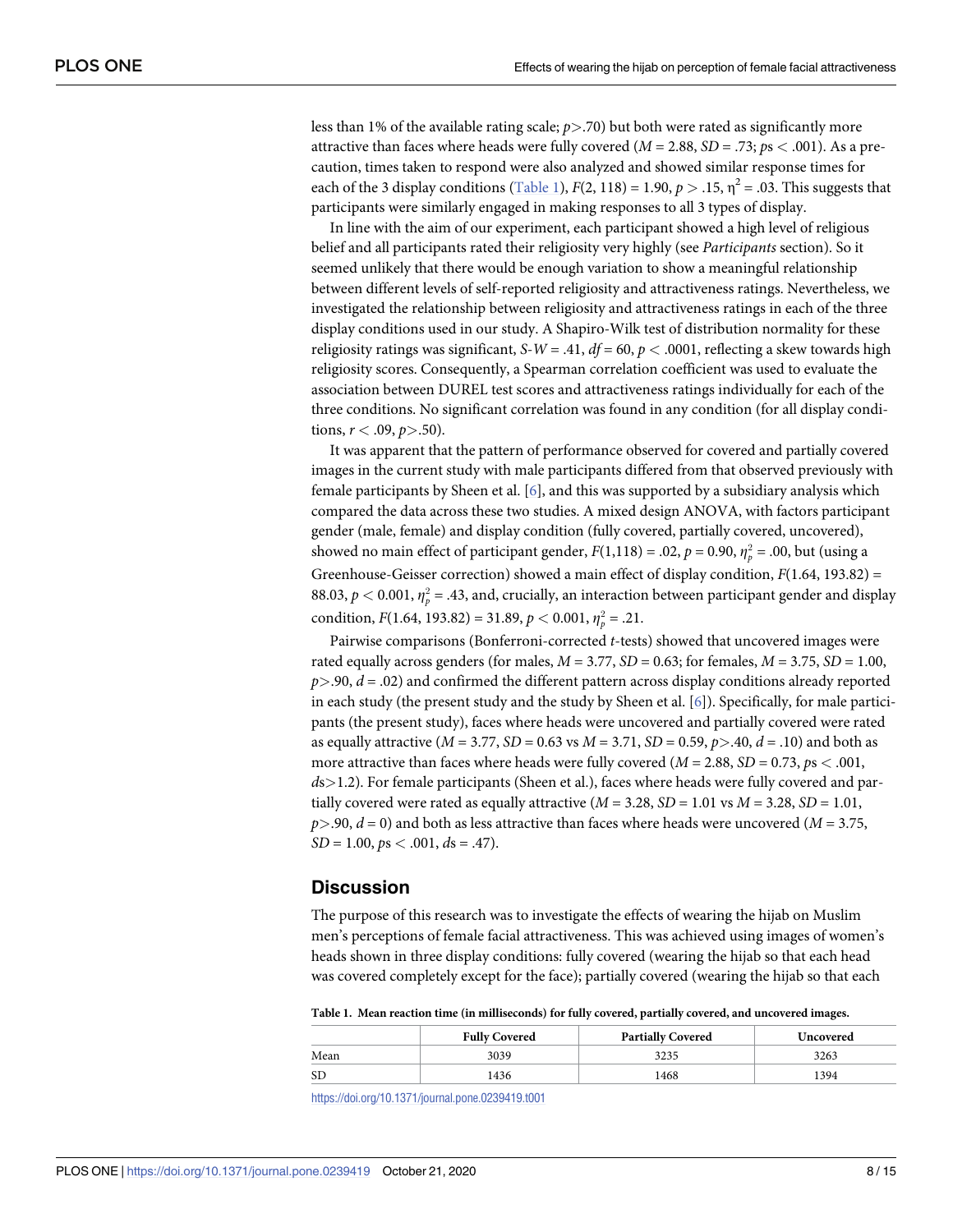<span id="page-9-0"></span>head was covered completely except for the face and areas around the forehead and on each side of the face and head); and uncovered (wearing no hijab so that each head was completely uncovered). Of particular importance is that the participants providing these perceptions were all practicing Muslim men living in their native Muslim country (the UAE) where Islam and the hijab are normal and universally accepted aspects of everyday life. As a result, perceptions by Muslim men of facial attractiveness in women wearing the hijab were unlikely to be affected by anti-Islamic feelings, thus avoiding negative influences that may have affected previous research on male perceptions of female facial attractiveness carried out in a non-Muslim country (the UK; [\[12,](#page-13-0) [13\]](#page-13-0)). But despite this Islamic cultural environment and the high levels of religiosity of our participants, practicing Muslim men in this indigenous Muslim culture rated female faces when heads were uncovered or partially covered as equally attractive, and both as substantially more attractive than the same female faces when heads were fully covered by the hijab.

Considering the cultural nature of this study, it seems unlikely that, compared to uncovered and partially covered images, the lower facial attractiveness observed when heads were fully covered was produced by negative perceptions of religious affiliation. So why were covered images rated so lowly, and uncovered and partially covered images both rated so highly, especially given the considerable cultural differences that exist between these latter two types of facial display? One factor may be that Muslim men living in their native Muslim country are very aware of the intention of females in Muslim society to wear the hijab in order to restrict their physical attractiveness to men and, in the UAE, women who are fully covered by the hijab are often regarded as showing the greatest depth of faith (e.g.,  $[1, 18]$  $[1, 18]$  $[1, 18]$ ). This could help explain why fully covered images in our study produced the lowest attractiveness ratings of all, and the higher ratings observed for partially covered images, as both may reflect influences of a form of self-fulfilling prophecy [[37](#page-14-0)] or confirmation bias [[38](#page-14-0)] by the Muslim participants who took part. But even wearing the hijab away from the face can signify some degree of piety and religious conviction in Muslim society and a wish to reduce attractiveness to men, and this sign of intent is patently absent when women wear no covering at all. And yet our findings showed that partially covered and uncovered images produced practically identical ratings of facial attractiveness. It may be that facial attractiveness in uncovered images was also moderated, but this time by a perceived lack of religious commitment, and this served to lower the ratings given for this condition. But while further research may unravel the contributions of these and other influences, it is already apparent that such influences as perceived religious conviction and perceived lack of religious commitment, respectively, would be expected to suppress the facial attractiveness of female faces shown partially covered and with no covering at all, and so the higher attractiveness actually observed for both these conditions implicates a process that was sufficiently powerful to overcome both these potential effects of cognitive bias. Accordingly, if cognitive bias based on the perceived intentions of women wearing a hijab, or based on the perceived lack of religious commitment by uncovered women, affected participants' ratings, this effect appears to have been relatively weak and other factors are likely to play an influential role in the effect of the hijab on facial attractiveness.

One such factor that deserves close consideration, especially when determining why partially covered and uncovered images produced the highest ratings of facial attractiveness, concerns the effects that the hijab may have on normal processes of facial perception (see also Sheen et al. [\[6\]](#page-13-0)). In particular, a good deal of evidence suggests that humans process faces as integrated perceptual wholes rather than as collections of individual features [\[39,](#page-14-0) [40](#page-14-0)], and features external to the face (such as hair and ears) may play a crucial role in this process ( $[10, 41;$  $[10, 41;$  $[10, 41;$ see also  $42$ ]). Indeed, from the findings of Toseeb et al. [\[10,](#page-13-0) [41\]](#page-14-0), wearing the hijab may produce substantial differences in the way faces are recognized, and external features may play an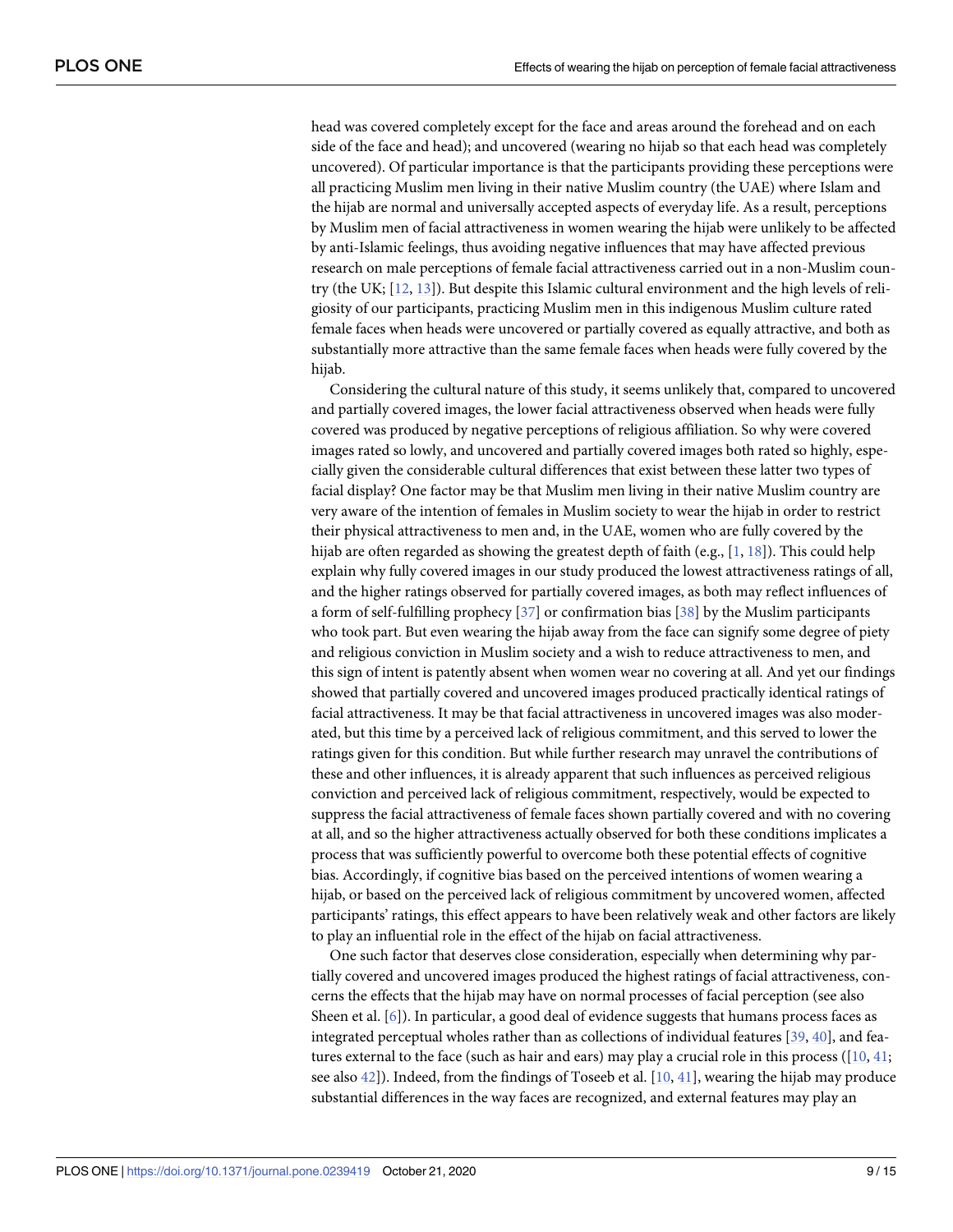<span id="page-10-0"></span>important role in facial processing which changes when these features are not visible. In light of this evidence, it seems likely that external features may also affect perception of facial attractiveness, and some support for this view does exist. Kramer and Ward [[43](#page-14-0)], for example, found that images of women's faces displayed in full produced greater discrimination of facial characteristics associated with facial attractiveness (e.g., physical health) than when the same faces were shown with only their internal features displayed (e.g., eyes, nose, mouth). Consequently, as the hijab evidently has the ability to reduce substantially the visibility of external features of faces, it seems plausible that wearing the hijab may affect facial attractiveness by disrupting normal processes of human facial perception.

The occlusion of external features offers a perceptual contribution to explaining the low level of facial attractiveness observed for fully covered images in our study and, relatedly, the high level of facial attractiveness observed for uncovered images. But although partially covered images also involved wearing the hijab and the occlusion of external features, participants rated facial attractiveness higher for partially covered images than for fully covered images, and practically identical to that observed for uncovered images. From a perceptual perspective, this increase in attractiveness for partially covered images compared to fully covered images may be explained by the increased featural information provided. In particular, while fully covered images provided an effective occlusion of all parts of the head outside the circumference of the face and jawline, partially covered images revealed considerable amounts of the head above and around the forehead, around the temples, and at other lateral locations, and allowed a much greater amount of hair to be seen. Indeed, for fully covered images, complete occlusion of hair may provide an especially influential contribution to the reduction in attractiveness observed relative to uncovered images, and the absence of this effect when images were only partially occluded. Hair is one of the most controllable aspects of physical attractiveness and many women (and men) spend a great deal of money, time, and effort grooming their hair in order to appear more attractive to others [\[26\]](#page-14-0). Arguments for the role of hair in attractiveness have been presented in several studies, and hair provides a normally visible indication of a woman's youth and health, which can increase attractiveness substantially [[26](#page-14-0), [44](#page-14-0), [45](#page-14-0)]. Indeed, in the present study, partially covered and uncovered images revealed similar amounts of hair around the face, and this may explain why both types of image produced the same higher ratings of facial attractiveness relative to the fully covered condition. But, again, it should be noted that partially covered and uncovered images produced essentially identical ratings of facial attractiveness despite the fact that, for native residents in the UAE, women wearing the hijab are regarded as showing greater depth of faith than women who are uncovered. The effect of the hijab on the *perceptual* processing of women's faces, therefore, may produce a profound and powerful influence on facial attractiveness.

The purpose of this study was to investigate the effects of the hijab on the facial attractiveness of women perceived by practising Muslim men in their native Muslim country, and the effects we observed provide new insight into the use of religious veiling for regulating and restricting female sexuality. In particular, as Pazhoohi et al. [\[9\]](#page-13-0) suggest (see also [[46](#page-14-0)]), the personal and social aspects of religious veiling have been studied extensively but the actual function of religious veiling is still not clear. From an evolutionary perspective, reducing female attractiveness may act as a mate guarding strategy [[7,](#page-13-0) [26\]](#page-14-0) which safeguards a man's access to a mate while simultaneously preventing advances from male rivals. Indeed, although mate guarding can serve a number of different purposes (for a review, see  $[8]$  $[8]$ ), its primary goal is likely to be to control female sexuality and thus reduce incidences of infidelity and cuckoldry [\[7](#page-13-0)]. In a similar vein, Pazhoohi et al. [[9](#page-13-0)] argue that if religious veiling is used primarily to guard female mates from male rivals, an adaptive consequence of this may be a greater use of veiling in environments where paternal investment is higher, and so where more effort should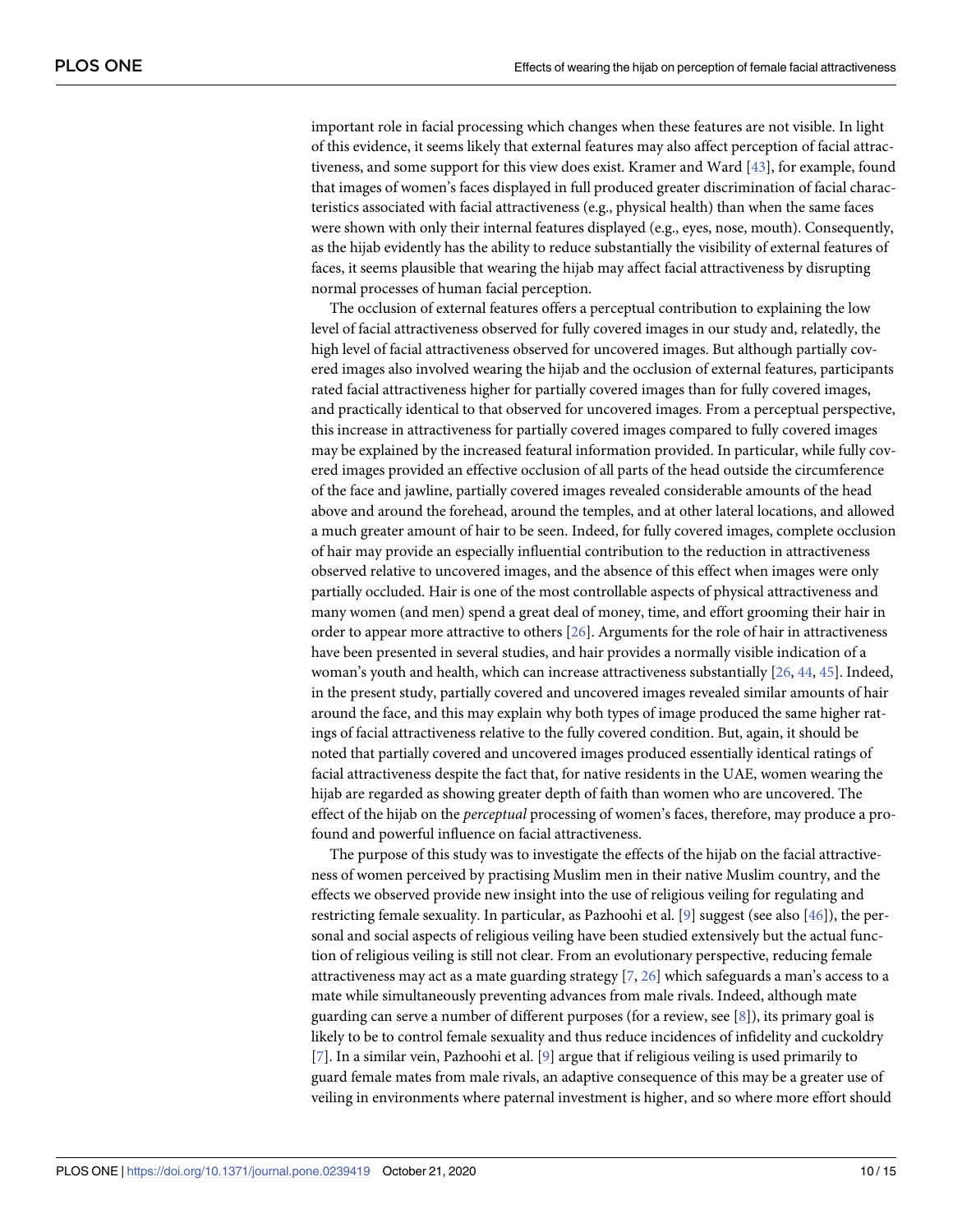<span id="page-11-0"></span>be made to guard female mates. Pazhoohi et al.'s findings [\[9\]](#page-13-0) support this argument. But the findings of the present study suggest that when men in an Islamic country enforce the wearing of the hijab, these men are also likely to be aware of the effect that this has on perceived facial attractiveness. Thus, when used as a mate-guarding strategy, the function of the hijab is likely to be more than a cultural signal of rejection to other men as it evidently affects fundamentally how female faces are actually perceived by men. Indeed, our findings suggest that men enforcing the wearing of the hijab are also likely to be aware of the greater effectiveness of hijabs that fully cover the head and hair (fully covered images in our study) and that slight shifts in the positioning of the hijab (partially covered images in our study) produce a less effective suppression of female facial attractiveness to male observers (and potential male rivals).

It is interesting to note that the pattern of effects observed for male participants in this study differs from that observed for female participants by Sheen et al. [\[6\]](#page-13-0). In particular, Sheen et al. found that native Muslim females in the UAE regarded female faces as no more attractive in partially covered images than in fully covered images, and faces in both these images were regarded as less attractive than in uncovered images. Thus, Muslim female perceptions of female facial attractiveness appear to be affected negatively by the presence of any hijab (facial attractiveness was equally lowest for covered and partially covered images) whereas the current study suggests that Muslim male perceptions of female facial attractiveness are affected positively by the availability of featural information even when a hijab is present (facial attractiveness was equally highest for uncovered and partially covered images). This difference between perceptions of female facial attractiveness by Muslim women and men may be explained by the effect that the hijab has on the way in which Muslim women and men perceive facial attractiveness. When considering the perceptions made by Muslim women, Muslim women in society are generally obliged culturally to wear the hijab to restrict facial attractiveness only in the presence of men outside their immediate family. So, when seeing images of women wearing any hijab, even a hijab that only partially covers the head, Muslim women may see a clear and explicit cultural intention by the wearer to reduce facial attractiveness, and this may inspire both types of hijab to produce a similar, less attractive image to Muslim female observers (e.g.,  $[3, 47]$  $[3, 47]$  $[3, 47]$  $[3, 47]$ ). In contrast, for Muslim men, the importance of featural information may dominate perceptions of female facial attractiveness which overcomes cultural considerations concerning wearing the hijab. But this gender difference need not mean that Muslim women are unaware of the effect that wearing the hijab has on their own facial attractiveness to men. Indeed, by observing men's reactions, Muslim women may become readily aware that how they wear the hijab [[48](#page-14-0)], either fully or partially covered, allows them to have considerable control over their physical attractiveness to men even when the hijab is worn. In particular, wearing hijabs that partially cover the head can increase female facial attractiveness to men while also satisfying the conservative norms of their culture.

In sum, the goal of this study was to investigate the effectiveness of the hijab for limiting the facial attractiveness of women to practising Muslim men in their native Muslim country (the UAE). The findings suggest that wearing the hijab per se is not effective at this task, and that the facial attractiveness of women to men relative to when no hijab is worn is reduced only when the hijab covers all areas of the head outside the circumference of the face and jawline. We argue that this pattern of effects is not consistent with influences of anti-Islamic feeling or cultural endogamy and a major influence occurs because being fully covered by the hijab occludes external features, especially the hair and parts of the head and face, which normally contribute to perceiving human facial attractiveness. Thus, while wearing the hijab may sometimes be motivated by a cultural desire to suppress female attractiveness to men (e.g.,  $[7-9]$ ), these new findings suggest that not all hijab wearing serves this purpose, and that female facial attractiveness, even for practising Muslim men living in their native Muslim country, is not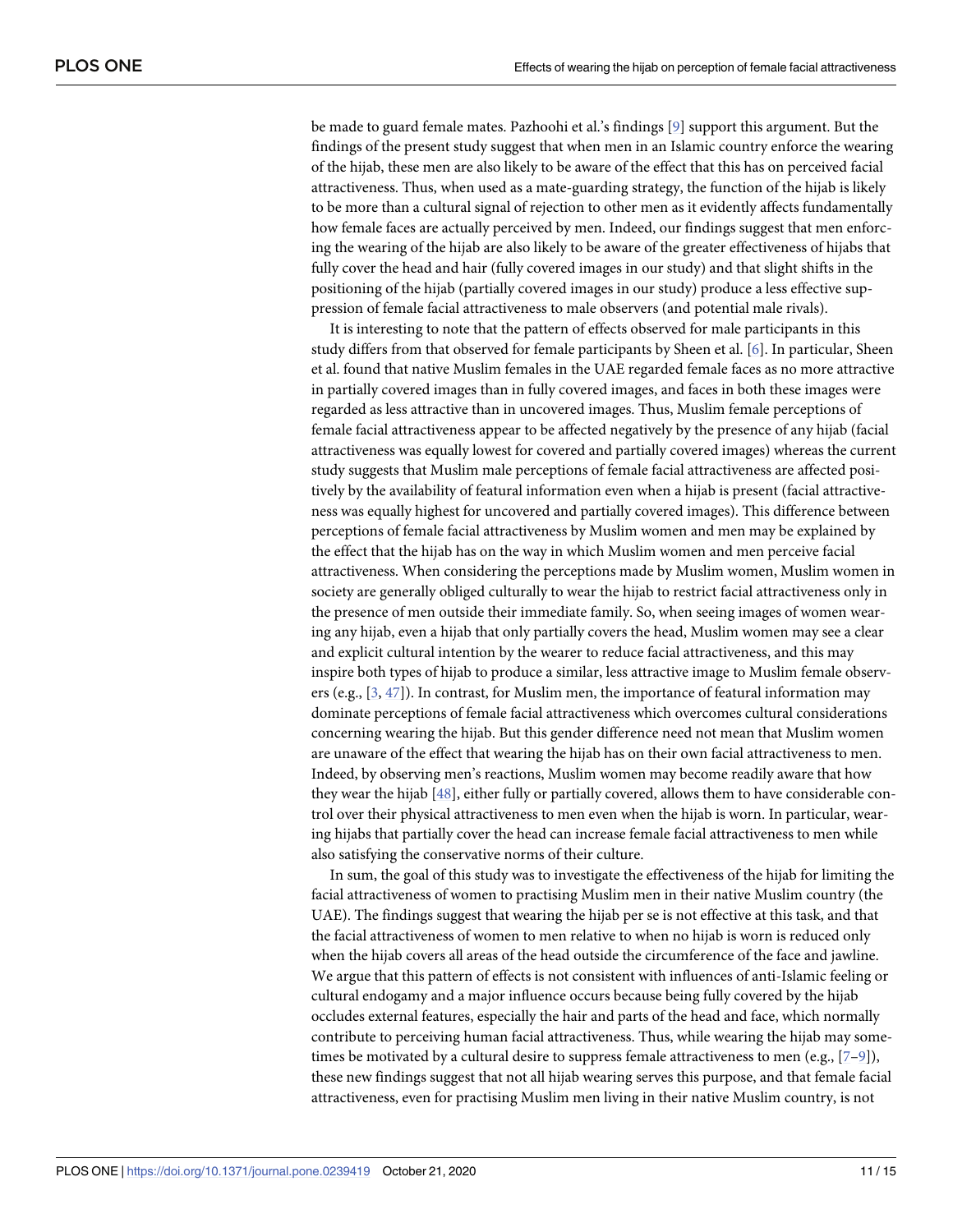<span id="page-12-0"></span>reduced simply by wearing this garment. From the findings we report, slight changes to the positioning of the hijab can produce perceptions of facial attractiveness that are no lower than when no hijab is worn, and this has interesting implications for when the hijab is worn to reduce the attractiveness of women to men.

Finally, two aspects of the present study should be emphasized. First, the current research contributes to understanding the effects of the hijab on facial attractiveness by investigating the perceptions of young Muslim men in their native Muslim country. But this research now needs to be extended to older age groups of Muslim men who may differ in their perceptions of female facial attractiveness. A good deal of evidence already suggests that perception of facial attractiveness is similar across different age groups ([[49](#page-14-0), [50](#page-15-0); see also [51](#page-15-0)]) and different cultures [\[52–55\]](#page-15-0) but it remains to be seen how the age of the beholder affects perceptions of facial attractiveness in hijab-wearing women. Second, changes in facial attractiveness produced by the hijab are likely to lead to other effects on the way in which women are regarded in society but these other effects were not part of the current study. In particular, it is largely accepted that a person's physical appearance is the characteristic most obvious to others in social interactions (e.g., [\[56,](#page-15-0) [57\]](#page-15-0)) and people who are considered physically attractive are more likely to be perceived as possessing a number of socially desirable traits, such as intelligence, competence, employability (e.g.,  $[57-62]$ ), greater socio-economic status (e.g.,  $[19]$ ), and even greater innocence in a court of law (see  $[63]$  $[63]$  $[63]$ ). When considering the full effect of wearing the hijab on facial attractiveness, therefore, it seems likely that the way in which the hijab is worn will produce widespread influences on the social perceptions of the women who wear this garment. Accordingly, an important avenue for future research is to investigate the ways in which different levels of head covering (fully covered, partially covered, uncovered) affect social judgments more generally by looking at perceptions of the personal characteristics of females, such as intelligence, competence, and employability, and the extent to which these are associated with perceptions of facial attractiveness produced by the hijab. The effects of the hijab on the perception and treatment of women in society are of worldwide social importance and a body of research that allows a comprehensive understanding of these undoubtedly complex effects would be of considerable international social value.

# **Supporting information**

**S1 [Data](http://www.plosone.org/article/fetchSingleRepresentation.action?uri=info:doi/10.1371/journal.pone.0239419.s001). Male attractiveness data.** (XLSX)

# **Author Contributions**

**Conceptualization:** Timothy R. Jordan, Hajar Aman Key Yekani, Mercedes Sheen.

**Data curation:** Hajar Aman Key Yekani.

**Formal analysis:** Hajar Aman Key Yekani.

**Investigation:** Hajar Aman Key Yekani, Mercedes Sheen.

**Methodology:** Timothy R. Jordan, Hajar Aman Key Yekani, Mercedes Sheen.

**Project administration:** Hajar Aman Key Yekani, Mercedes Sheen.

**Software:** Hajar Aman Key Yekani.

**Supervision:** Timothy R. Jordan, Mercedes Sheen.

**Visualization:** Timothy R. Jordan.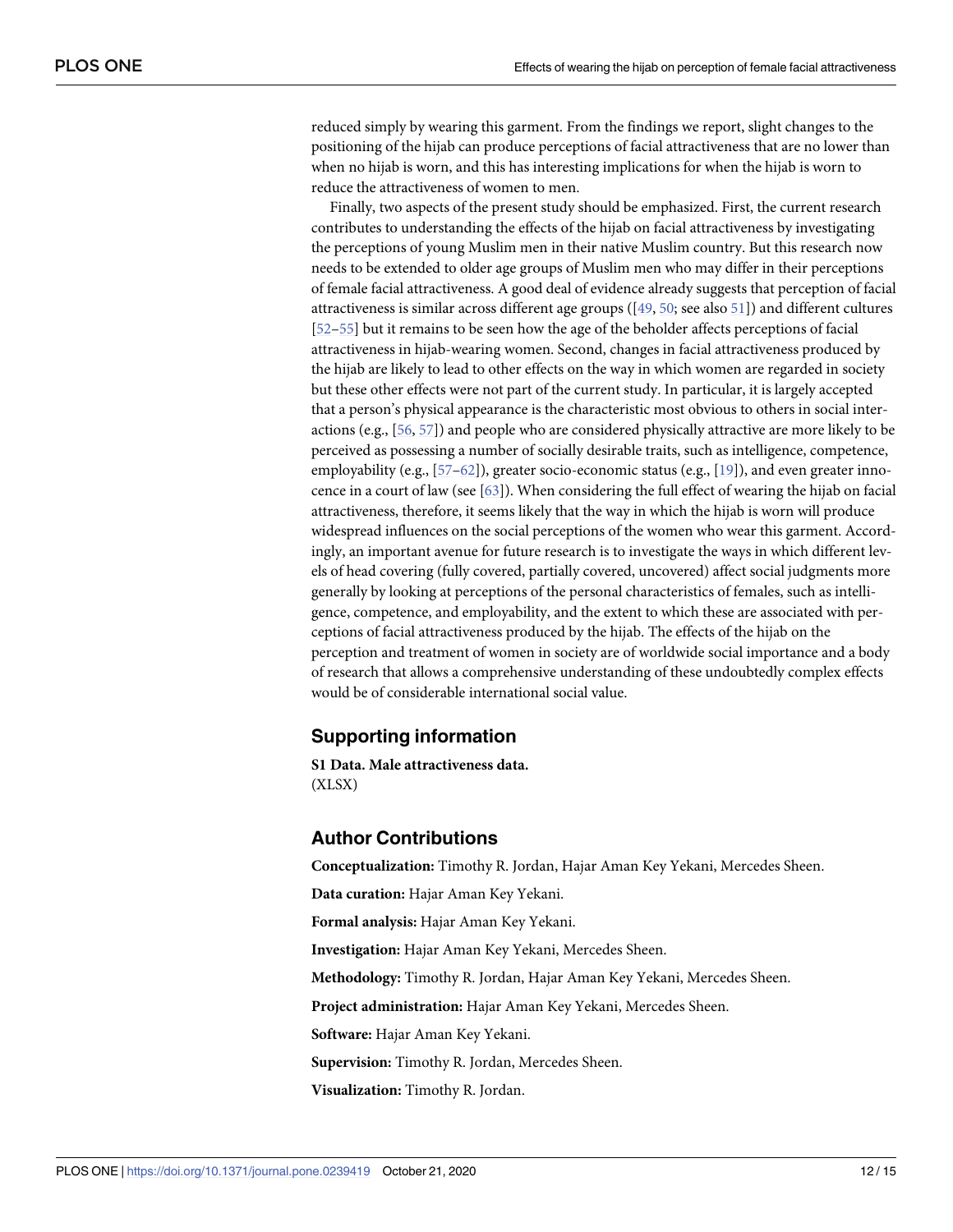<span id="page-13-0"></span>**Writing – original draft:** Timothy R. Jordan.

**Writing – review & editing:** Timothy R. Jordan, Mercedes Sheen.

#### **References**

- **[1](#page-2-0).** Bristol-Rhys J. Emirati women: Generations of change. London, England: C. Hurst; 2010.
- **2.** Maestri E, Profanter A. Arab women and the media in changing landscapes. London, England: Palgrave Macmillan; 2017. <https://doi.org/10.1007/978-3-319-62794-6>
- **[3](#page-2-0).** Pasha-Zaidi N. The Hijab Effect: An exploratory study of the influence of hijab and religiosity on perceived attractiveness of Muslim women in the United States and the United Arab Emirates. Ethnicities. 2015; 15: 742–758.
- **[4](#page-2-0).** Reichenbach A. Gazes that matter: Young Emirati women's spatial practices in Dubai. Urban Anthropol Stud Cult Syst and World Econ Dev. 2015; 44: 113–195.
- **[5](#page-2-0).** Noor NM. "Liberating" the Hijab. In: Montero M, Sonn C, editors. Psychology of liberation: Theory and applications. New York, NY: Springer; 2009. pp. 193–204.
- **[6](#page-2-0).** Sheen M, Yekani HAK, Jordan TR. Investigating the effect of wearing the hijab: Perception of facial attractiveness by Emirati Muslim women living in their native Muslim country. PLoS ONE. 2018; 13(10), e0199537. <https://doi.org/10.1371/journal.pone.0199537> PMID: [30289895](http://www.ncbi.nlm.nih.gov/pubmed/30289895)
- **[7](#page-2-0).** Buss DM. Human mate guarding. Neuro Endocrinol Lett. 2002; 23: 23–29.
- **[8](#page-2-0).** Blake KR, Fourati M, Brooks RC. Who suppresses female sexuality? An examination of support for Islamic veiling in a secular Muslim democracy as a function of sex and offspring sex. Evol Hum Behav. 2018; 39: 632–638.
- **[9](#page-2-0).** Pazhoohi F, Lang M, Xygalatas D, Grammer K. Religious veiling as a mate-guarding strategy: Effects of environmental pressures on cultural practices. Evol Psychol Sci. 2017; 3: 118–124.
- **[10](#page-2-0).** Toseeb U, Bryant EJ, Keeble DRT. The Muslim headscarf and face perception: "They all look the same, don't they?" PLoS ONE. 2014; 9: e84754. <https://doi.org/10.1371/journal.pone.0084754> PMID: [24520313](http://www.ncbi.nlm.nih.gov/pubmed/24520313)
- **[11](#page-2-0).** Everett JAC, Schellhaas FM, Earp BD, Ando V, Memarzia J, Parise CV, et al. Covered in stigma? The impact of differing levels of Islamic head-covering on explicit and implicit biases toward Muslim women. J Appl Soc Psychol. 2015; 45: 90–104.
- **[12](#page-2-0).** Mahmud Y, Swami V. The influence of the hijab (Islamic head-cover) on perceptions of women's attractiveness and intelligence. Body Image. 2010; 7: 90–93. <https://doi.org/10.1016/j.bodyim.2009.09.003> PMID: [19815477](http://www.ncbi.nlm.nih.gov/pubmed/19815477)
- **[13](#page-2-0).** Swami V. The influence of the hijab (Islamic head-cover) on interpersonal judgments of women: a replication and extension. In Marich J, editor. The psychology of women: Diverse perspectives from the modern world. Hauppauge, NY: Nova Science Publishers; 2012. pp. 128–140.
- **[14](#page-3-0).** Maitner AT, DeCoster J. Perceptions of national wealth and skill influence pay expectations: Replicating global hierarchy on a microscale. Front Psychol. 2015; 6: 703. [https://doi.org/10.3389/fpsyg.2015.](https://doi.org/10.3389/fpsyg.2015.00703) [00703](https://doi.org/10.3389/fpsyg.2015.00703) PMID: [26074852](http://www.ncbi.nlm.nih.gov/pubmed/26074852)
- **[15](#page-3-0).** Koornneef E, Robben P, Blair I. Progress and outcomes of health systems reform in the United Arab Emirates: A systematic review. BMC Health Serv Res. 2017; 17: 672. [https://doi.org/10.1186/s12913-](https://doi.org/10.1186/s12913-017-2597-1) [017-2597-1](https://doi.org/10.1186/s12913-017-2597-1) PMID: [28931388](http://www.ncbi.nlm.nih.gov/pubmed/28931388)
- **[16](#page-3-0).** Sadek G. Learning English in a globalized context: A case study of students in the United Arab Emirates (UAE). Ph.D. thesis, The University of Bath. 2016.
- **[17](#page-3-0).** Kaiser SB. Fashion and cultural studies. London, England: Bloomsbury; 2019.
- **[18](#page-3-0).** Trainer S. Piety, glamour, and protest: Performing social status and affiliation in the United Arab Emirates. J Cont Ethnogr. 2015; 46: 361–386.
- **[19](#page-3-0).** Anderson C, John OP, Keltner D, Kring AM. Who attains social status? Effects of personality and physical attractiveness in social groups. J Pers Soc Psychol. 2001; 81: 116–132. [https://doi.org/10.1037//](https://doi.org/10.1037//0022-3514.81.1.116) [0022-3514.81.1.116](https://doi.org/10.1037//0022-3514.81.1.116) PMID: [11474718](http://www.ncbi.nlm.nih.gov/pubmed/11474718)
- **[20](#page-3-0).** Dijkstra W, Smit JH, Comijs HC. Using social desirability scales in research among the elderly. Qual Quant. 2001; 35: 107–115.
- **[21](#page-3-0).** Waters J. Snowball sampling: A cautionary tale involving a study of older drug users. Int J Soc Res Methodol. 2014; 18: 367–380.
- **[22](#page-3-0).** De Vera MA, Ratzlaff C, Doerfling P, Kopec J. Reliability and validity of an internet-based questionnaire measuring lifetime physical activity. Am J Epidemiol, 2010; 172: 1190–1198. [https://doi.org/10.1093/](https://doi.org/10.1093/aje/kwq273) [aje/kwq273](https://doi.org/10.1093/aje/kwq273) PMID: [20876666](http://www.ncbi.nlm.nih.gov/pubmed/20876666)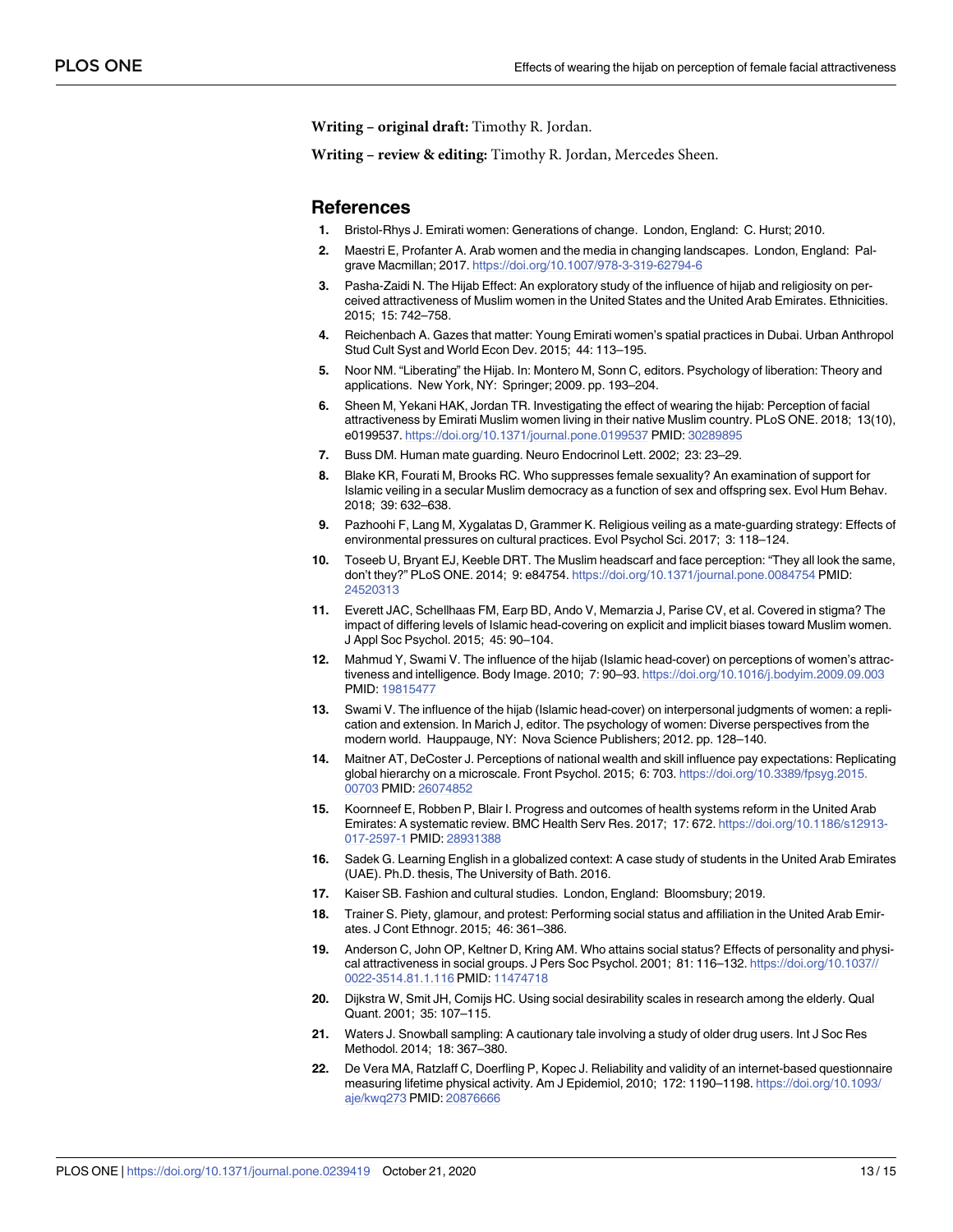- <span id="page-14-0"></span>**[23](#page-3-0).** Hydock C. Assessing and overcoming participant dishonesty in online data collection. Behav Res Methods. 2018; 50: 1563–1567. <https://doi.org/10.3758/s13428-017-0984-5> PMID: [29274007](http://www.ncbi.nlm.nih.gov/pubmed/29274007)
- **[24](#page-3-0).** Azar B. A web of research: They're fun, they're fast, and they save money, but do Web experiments yield quality results? Monitor on Psychology; 2000; 31: 42–47.
- **[25](#page-3-0).** Buchanan T. Potential of the internet for personality research. In: Birnbaum MH, editor. Psychological experiments on the internet. San Diego, US: Academic Press; 2000. pp.121–140.
- **[26](#page-4-0).** Buss DM. Sex differences in human mate preferences: Evolutionary hypotheses tested in 37 cultures. Behav Brain Sci. 1989; 12: 1–49.
- **[27](#page-4-0).** Sheridan LP. Islamophobia pre- and post-September 11th 2001. J Interpers Violence. 2006; 21: 317– 336. <https://doi.org/10.1177/0886260505282885> PMID: [16443594](http://www.ncbi.nlm.nih.gov/pubmed/16443594)
- **[28](#page-4-0).** Unkelbach C, Forgas JP, Denson TF. The turban effect: The influence of Muslim headgear and induced affect on aggressive responses in the shooter bias paradigm. J Exp Soc Psychol. 2008; 44: 1409–1413.
- **[29](#page-4-0).** Helbling M. Opposing Muslims and the Muslim headscarf in Western Europe. Euro Sociol Rev. 2014; 30: 242–257.
- **[30](#page-6-0).** Koenig HG, Büssing A. The Duke University Religion Index (DUREL): A five-item measure for use in epidemiological studies. Religions. 2010; 1: 78–85. <https://doi.org/10.3390/rel1010078>
- **[31](#page-6-0).** Plante TG, Vallaeys CL, Sherman AC, Wallston KA. The development of a brief version of the Santa Clara Strength of Religious Faith Questionnaire. Pastoral Psychol. 2002; 50: 359–368.
- **32.** Storch EA, Roberti JW, Heidgerken AD, Storch JB, Lewin AB, Killiany EM, et al. The Duke Religion Index: A psychometric investigation. Pastoral Psychol. 2004; 53: 175–182.
- **[33](#page-6-0).** Storch EA, Strawser MS, Storch JB. Two-week test-retest reliability of the Duke Religion Index. Psychol Rep. 2004; 94: 993–994. <https://doi.org/10.2466/pr0.94.3.993-994> PMID: [15217062](http://www.ncbi.nlm.nih.gov/pubmed/15217062)
- **[34](#page-6-0).** Bailey IL, Lovie JE. The design and use of a new near-vision chart. Am J Optom Physiol Opt. 1980; 57: 378–387. <https://doi.org/10.1097/00006324-198006000-00011> PMID: [7406006](http://www.ncbi.nlm.nih.gov/pubmed/7406006)
- **[35](#page-6-0).** Jordan TR, McGowan VA, Paterson KB. Out of sight, out of mind: The rarity of assessing and reporting participants' visual abilities when studying perception of linguistic stimuli. Perception. 2011; 40: 873– 876. <https://doi.org/10.1068/p6940> PMID: [22128559](http://www.ncbi.nlm.nih.gov/pubmed/22128559)
- **[36](#page-6-0).** Faul F, Erdfelder E, Lang AG, Buchner A. G\*Power 3: A flexible statistical power analysis program for the social, behavioral, and biomedical sciences. Behav Res Methods. 2007; 39: 175–191. [https://doi.](https://doi.org/10.3758/bf03193146) [org/10.3758/bf03193146](https://doi.org/10.3758/bf03193146) PMID: [17695343](http://www.ncbi.nlm.nih.gov/pubmed/17695343)
- **[37](#page-9-0).** Merton K. The self-fulfilling prophecy. The Antioch Review. 1948; 8: 193–210.
- **[38](#page-9-0).** Nickerson RS. Confirmation bias: A ubiquitous phenomenon in many guises. Rev Gen Psychol. 1998; 2: 175–220.
- **[39](#page-9-0).** Taubert J, Apthorp D, Aagten-Murphy D, Alais D. The role of holistic processing in face perception: Evidence from the face inversion effect. Vision Res. 2011; 51: 1273–1278. [https://doi.org/10.1016/j.visres.](https://doi.org/10.1016/j.visres.2011.04.002) [2011.04.002](https://doi.org/10.1016/j.visres.2011.04.002) PMID: [21496463](http://www.ncbi.nlm.nih.gov/pubmed/21496463)
- **[40](#page-9-0).** Favelle S, Tobin A, Piepers D, Burke D, Robbins RA. Dynamic composite faces are processed holistically. Vision Res. 2015; 112: 26–32. <https://doi.org/10.1016/j.visres.2015.05.002> PMID: [25982714](http://www.ncbi.nlm.nih.gov/pubmed/25982714)
- **[41](#page-9-0).** Toseeb U, Keeble DRT, Bryant EJ. The significance of hair for face recognition. PLoS One. 2012; 7: e34144. <https://doi.org/10.1371/journal.pone.0034144> PMID: [22461902](http://www.ncbi.nlm.nih.gov/pubmed/22461902)
- **[42](#page-9-0).** Chan JPK, Ryan JD. Holistic representations of internal and external face features are used to support recognition. Front Psychol. 2012; 3: 87. <https://doi.org/10.3389/fpsyg.2012.00087> PMID: [22470362](http://www.ncbi.nlm.nih.gov/pubmed/22470362)
- **[43](#page-10-0).** Kramer RS, Ward R. Internal facial features are signals of personality and health. Q J Exp Psychol. 2010; 63: 2273–2287.
- **[44](#page-10-0).** Bereczkei T, Mesko N. Hair length, facial attractiveness, personality attribution: A multiple fitness model of hairdressing. Rev of Psychol. 2006; 13: 35–42.
- **[45](#page-10-0).** Mesko N, Bereczkei T. Hairstyle as an adaptive means of displaying phenotypic quality. Hum Nat. 2004; 15: 251–270. <https://doi.org/10.1007/s12110-004-1008-6> PMID: [26190549](http://www.ncbi.nlm.nih.gov/pubmed/26190549)
- **[46](#page-10-0).** Pazhoohi F, Hosseinchari M. Effects of religious veiling on Muslim men's attractiveness ratings of Muslim women. Arch Sex Behav. 2014; 43: 1083–1086. <https://doi.org/10.1007/s10508-014-0259-5> PMID: [24464549](http://www.ncbi.nlm.nih.gov/pubmed/24464549)
- **[47](#page-11-0).** Witkowski TH. Religiosity and social meaning in wearing Islamic dress. Paper presented at 7th Cross Cultural Research Conference, Cancun, Mexico. 1999; December 12–19.
- **[48](#page-11-0).** Pazhoohi F, Burriss RP. Hijab and "Hitchhiking": A field study. Evol Psychol Sci. 2016; 2: 32–37. <https://doi.org/10.1007/s40806-015-0033-5>
- **[49](#page-12-0).** Cross JF, Cross J. Age, sex, race, and the perception of facial beauty. Dev Psychol. 1971; 5: 433–439. <https://doi.org/10.1037/h0031591>